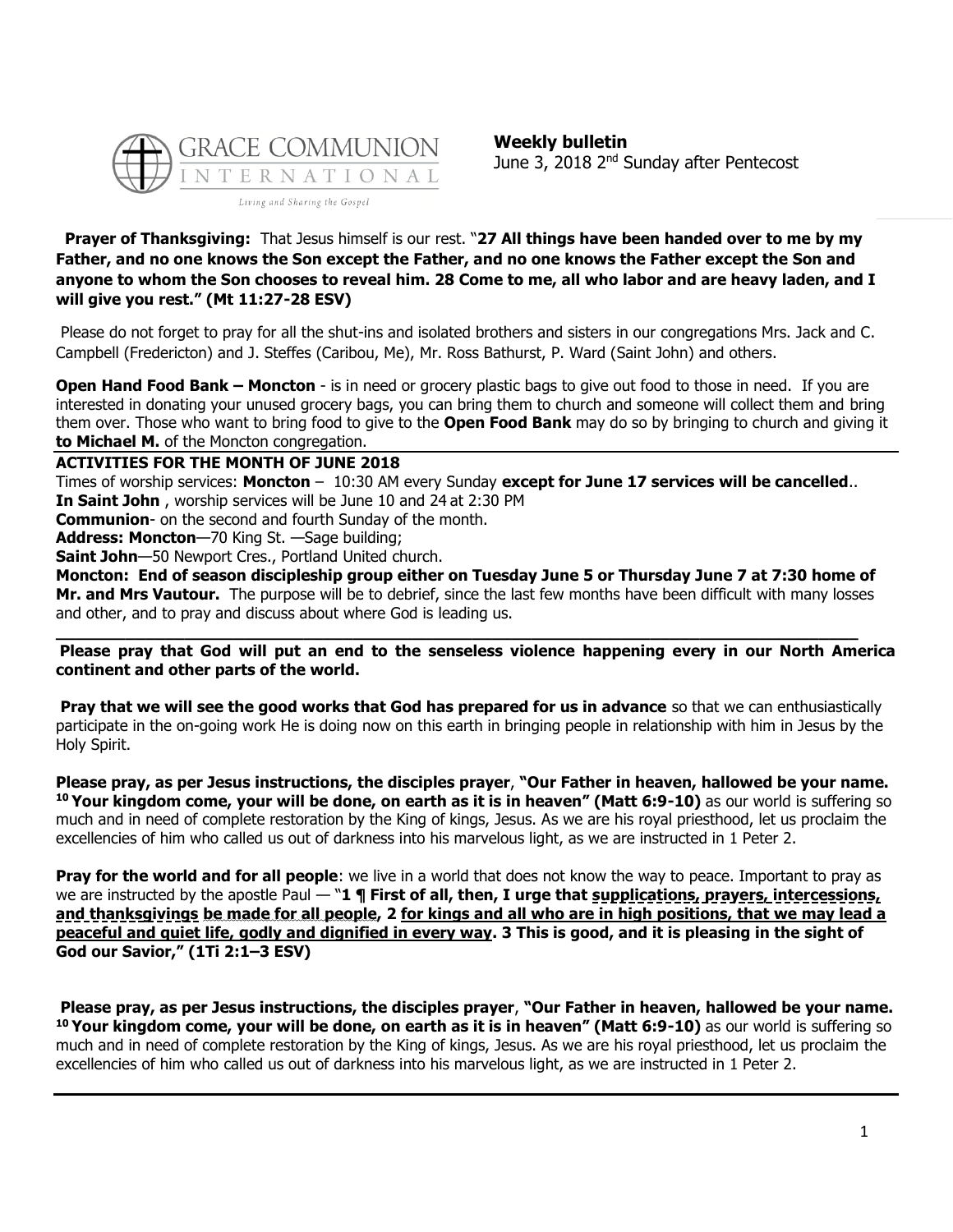## **Jesus - Alive Forevermore!**

(From: https://www.gci.org/disc/10-alive)

Jesus did not stay dead for long. Early Sunday morning, near sunrise, some disciples discovered that the Son of God had risen. They did not see the resurrection itself, but they saw Jesus, alive and well. Over a period of 40 days, they saw Jesus on numerous occasions. Then he rose into heaven.



But Jesus is not taking a vacation. His ministry continues, even in heaven. He serves and leads the church, interceding for us, helping us, preparing us for eternal glory. Christ will return, and after he has subdued every enemy, he will give everything to the Father. Mission accomplished.

**Resurrection** 

Many people have a hard time believing that Jesus rose from the dead.

In their experience, dead people always stay dead. They are skeptical of such an extraordinary claim. The disciples must have been mistaken, they say, or else they made it up.

The disciples were skeptical, too. When they went to the tomb, they expected to find a body. When they did not find a body, they first assumed that someone had stolen it. They did not expect a resurrection. It was only when Jesus *appeared* to them that they believed that he was alive again.

Most Jews believed that there would be a resurrection at the end of the age, when everyone would rise for judgment [\(Daniel 12:2\)](https://biblia.com/bible/niv/Dan%2012.2). But a resurrection into glory before the end was just as unexpected as a crucified Messiah. Although Jesus had taught both these ideas [\(Matthew 16:21;](https://biblia.com/bible/niv/Matt%2016.21) [17:23;](https://biblia.com/bible/niv/Matthew%2017.23) [Mark 9:9](https://biblia.com/bible/niv/Mark%209.9)), the disciples didn't understand or believe this (verse 10). They expected him to stay dead.

But if Jesus is the sinless Son of God, then he is unique among the billions of people, and he did not deserve death. We should be surprised if he were *not* resurrected. We also have evidence that gives us confidence that Jesus rose from the dead (as we will cover in a later article).

Many of us also have experiences in our own lives that convince us that God exists, that he sometimes causes miracles, that Jesus is alive and the Holy Spirit is active in his people. This gives us further reason to believe that Jesus is alive. **Significance of the resurrection**

The resurrection meant life for Jesus—but a far better life than what he had on earth, the glory that he had with the Father before his incarnation [\(John 17:5\)](https://biblia.com/bible/niv/John%2017.5). By his resurrection, he was powerfully revealed as the Son of God [\(Romans](https://biblia.com/bible/niv/Rom%201.4)  [1:4\)](https://biblia.com/bible/niv/Rom%201.4)—the resurrection declared who he had been all along. The resurrection proves that God will judge the world through Christ [\(Acts 17:31\)](https://biblia.com/bible/niv/Acts%2017.31).

But the resurrection also means life for us. As Paul says, we will "be saved through his life" ([Romans 5:10\)](https://biblia.com/bible/niv/Rom%205.10). If you "believe in your heart that God raised him from the dead, you will be saved" ([Romans 10:9](https://biblia.com/bible/niv/Rom%2010.9)). "If Christ has not been raised, our preaching is useless and so is your faith" ([1 Corinthians 15:14](https://biblia.com/bible/niv/1%20Cor%2015.14)). Our salvation depends not just on Jesus' death, but also his resurrection [\(1 Peter 3:21\)](https://biblia.com/bible/niv/1%20Pet%203.21).

Justification, most commonly associated with Jesus' death, is also a result of his resurrection ([Romans 4:24-25\)](https://biblia.com/bible/niv/Rom%204.24-25). Our salvation depends on the entire sequence of the incarnation: Jesus' birth, ministry, death and resurrection.

Our baptism pictures our participation in Jesus' death and resurrection. Rising from the water pictures our new life [\(Romans 6:4\)](https://biblia.com/bible/niv/Rom%206.4) and it pictures our future: "We will certainly also be united with him in his resurrection" (verse 5). "When he appears, we shall be like him" ([1 John 3:2\)](https://biblia.com/bible/niv/1%20John%203.2). Our resurrected bodies will be like his [\(1 Corinthians 15:42-49\)](https://biblia.com/bible/niv/1%20Cor%2015.42-49).

God has "made us alive with Christ...raised us up with Christ" ([Ephesians 2:5-6](https://biblia.com/bible/niv/Eph%202.5-6)). We were "raised with him" [\(Colossians 2:12\)](https://biblia.com/bible/niv/Col%202.12). By faith in Christ, we are spiritually united to him. Our sins are given to him and paid by him, his righteousness and life are given to us, and we join him in his resurrection. "He who raised Christ from the dead will also give life to your mortal bodies through his Spirit, who lives in you" ( $Romans 8:11$ ). His resurrection is a promise that we will also live again!

#### **Ascension**

After Jesus was resurrected, he "gave many convincing proofs that he was alive. He appeared to them over a period of forty days and spoke about the kingdom of God" ( $Acts 1:3$ ). On the last day, "he was taken up before their very eyes, and a cloud hid him from their sight" (verse 9). He did not simply disappear. He went up bodily into the sky, as a visible indication that he was going into heaven. His post-resurrection appearances had come to an end. (His later appearance to Paul was abnormal—[1 Corinthians 15:8.](https://biblia.com/bible/niv/1%20Cor%2015.8))

As the disciples stared upwards, two angels appeared and told them that Jesus would return "in the same way you have seen him go into heaven" ([Acts 1:11\)](https://biblia.com/bible/niv/Acts%201.11). What were the disciples to do in the meantime? They were to wait in Jerusalem until they received the Holy Spirit (verse 4), and then they were to be witnesses for Jesus throughout the world (verse 8). They testified that he is alive, that salvation is available through him.

#### **At the right hand**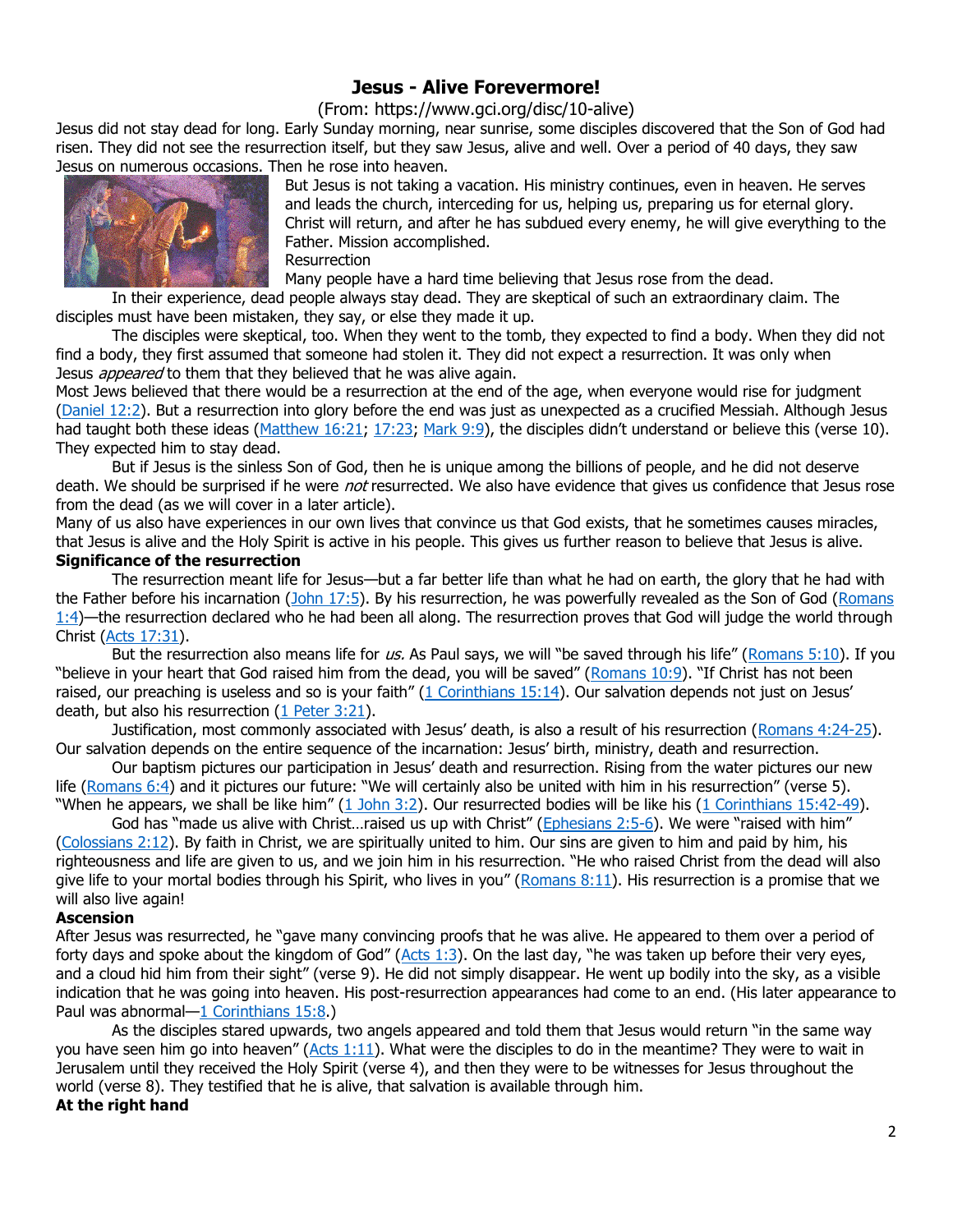Jesus did not just go to heaven—he was "exalted to the right hand of God" ([Acts 2:33](https://biblia.com/bible/niv/Acts%202.33)). "God exalted him to his own right hand as Prince and Savior" ([Acts 5:31](https://biblia.com/bible/niv/Acts%205.31)). Being at the "right hand" is a figure of speech meaning "in highest authority." He is exalted above the heavens, ruler of all things  $(Hebrews 7:27; 1:2)$  $(Hebrews 7:27; 1:2)$  $(Hebrews 7:27; 1:2)$ .

At least 12 times, Scripture says that Jesus is at the right hand of the Father. These are quotes from or allusions to [Psalm 110:1](https://biblia.com/bible/niv/Ps%20110.1): "The Lord says to my Lord: Sit at my right hand until I make your enemies a footstool for your feet." The picture is that the Father gives Jesus a throne, even while there are enemies to be subdued. God will take care of the enemies; Jesus is secure in his authority. Using the Latin word for "sit," this is sometimes called the "session" of Christ being seated on his throne.

#### **Ministry**

Using his position of power in heaven, Jesus continues working for our salvation. He sends the Holy Spirit to us [\(John 15:26;](https://biblia.com/bible/niv/John%2015.26) [16:7\)](https://biblia.com/bible/niv/John%2016.7), and the Holy Spirit testifies about Jesus and helps us understand what he taught [\(John](https://biblia.com/bible/niv/John%2014.26)  [14:26;](https://biblia.com/bible/niv/John%2014.26) [15:26\)](https://biblia.com/bible/niv/John%2015.26). The Spirit is the way that the Father and the Son live within us (14:18, 23).

Jesus is our Advocate [\(1 John 2:1](https://biblia.com/bible/niv/1%20John%202.1)). He is like a defense attorney who "speaks to the Father in our defense"—if anyone accuses us, Jesus is there as a perpetual reminder that our sins have already been covered by his sacrifice. It is pointless to make accusations (Romans  $8:33-34$ ) — there is no condemnation for those who are in Christ (verse 1).

The risen Christ intercedes for us, to defend us and to give us help. "He is able to save completely those who come to God through him, because he always lives to intercede for them" ([Hebrews 7:25](https://biblia.com/bible/niv/Heb%207.25)). "Because he himself suffered when he was tempted, he is able to help those who are being tempted" (Hebrews  $2:18$ ). Because he can sympathize with our weaknesses, we can be confident that he will give us the help we need in our struggles [\(Hebrews 4:15-16\)](https://biblia.com/bible/niv/Heb%204.15-16).

The book of Hebrews calls him our high priest, who sacrificed himself for us and now lives to help us (Hebrews [2:17;](https://biblia.com/bible/niv/Heb%202.17) [3:1\)](https://biblia.com/bible/niv/Hebrews%203.1). Since our sins have been forgiven through his death, we can approach God with confidence [\(Hebrews 10:19\)](https://biblia.com/bible/niv/Heb%2010.19). "Since we have a great priest over the house of God," we are encouraged: "let us draw near to God with a sincere heart in full assurance of faith" (verse 22).

Jesus is our mediator, who resolves conflicts and brings us to God  $(1 \text{ Timothy } 2:5)$ . He ushers us into the throne room of heaven, assuring us that God hears us with favor. This is part of the ongoing ministry of Jesus Christ.

Jesus is also our Shepherd [\(John 10:11;](https://biblia.com/bible/niv/John%2010.11) [Hebrews 13:20\)](https://biblia.com/bible/niv/Heb%2013.20), implying that he loves, protects and provides for us. Peter brings similar images to mind when he calls Jesus "the Shepherd and Overseer of your souls" ([1 Peter 2:25\)](https://biblia.com/bible/niv/1%20Pet%202.25). Jesus watches over us. The book of Revelation tells us that we are shepherded by a Lamb, a gentle guide who sacrificed himself for us [\(Revelation 7:17\)](https://biblia.com/bible/niv/Rev%207.17). He will supply our needs, because he knows what they are.

God assigned Jesus to be Head of the church [\(Ephesians 1:22;](https://biblia.com/bible/niv/Eph%201.22) [4:15\)](https://biblia.com/bible/niv/Ephesians%204.15), and the church is to submit to his leadership in everything [\(Ephesians 5:24\)](https://biblia.com/bible/niv/Eph%205.24). He has supremacy over all things [\(Colossians 1:18;](https://biblia.com/bible/niv/Col%201.18) [2:10\)](https://biblia.com/bible/niv/Colossians%202.10). Jesus already has all authority on heaven and earth [\(Matthew 28:18\)](https://biblia.com/bible/niv/Matt%2028.18). God has seated him above every power and authority [\(Ephesians 1:20-](https://biblia.com/bible/niv/Eph%201.20-22) [22;](https://biblia.com/bible/niv/Eph%201.20-22) [Colossians 2:10\)](https://biblia.com/bible/niv/Col%202.10).

Through faith, we join Jesus in his amazing journey. We are crucified with him, we rise with him, we are joined with him by the Holy Spirit. We will be given glory with him and will reign with him forever  $(2 \text{ Timothy } 2:11-12)$ . Believe the good news!

#### **Resurrection appearances**

Before dawn, Mary Magdalene finds the tomb open and reports the body gone [\(John 20:1-2\)](https://biblia.com/bible/niv/John%2020.1-2). Other women arrive and are told by angels to tell the disciples [\(Matthew 28:5-7;](https://biblia.com/bible/niv/Matt%2028.5-7) [Luke 24:1-9\)](https://biblia.com/bible/niv/Luke%2024.1-9). They visit the tomb and find it empty [\(John](https://biblia.com/bible/niv/John%2020.3-10)  [20:3-10\)](https://biblia.com/bible/niv/John%2020.3-10).

- 1. Jesus appears to Mary Magdalene [\(John 20:11-18\)](https://biblia.com/bible/niv/John%2020.11-18).
- 2. Jesus appears to two women [\(Matthew 28:9-10\)](https://biblia.com/bible/niv/Matt%2028.9-10).
- 3. Jesus appears to two men on the road to Emmaus [\(Luke 24:13-33\)](https://biblia.com/bible/niv/Luke%2024.13-33).
- 4. Jesus appears to Peter (verse 34).
- 5. Jesus appears to 10 of the disciples (verse 36; [John 20:24\)](https://biblia.com/bible/niv/John%2020.24).
- 6. One week later, Jesus appears when Thomas is present [\(John 20:26-29\)](https://biblia.com/bible/niv/John%2020.26-29).
- 7. Seven disciples see Jesus at the Sea of Galilee [\(John 21:1-22\)](https://biblia.com/bible/niv/John%2021.1-22).
- 8. The disciples meet Jesus on a mountain in Galilee [\(Matthew 28:16-20\)](https://biblia.com/bible/niv/Matt%2028.16-20).
- 9. Jesus appears to 500 people [\(1 Corinthians 15:6\)](https://biblia.com/bible/niv/1%20Cor%2015.6).
- 10. Jesus appears to James at another time (verse 7).
- 11. Jesus appears to the disciples just before ascending to heaven [\(Acts 1:6-11\)](https://biblia.com/bible/niv/Acts%201.6-11).

Adapted from Murray J. Harris, 3 Crucial Questions About Jesus, pages 107-109.